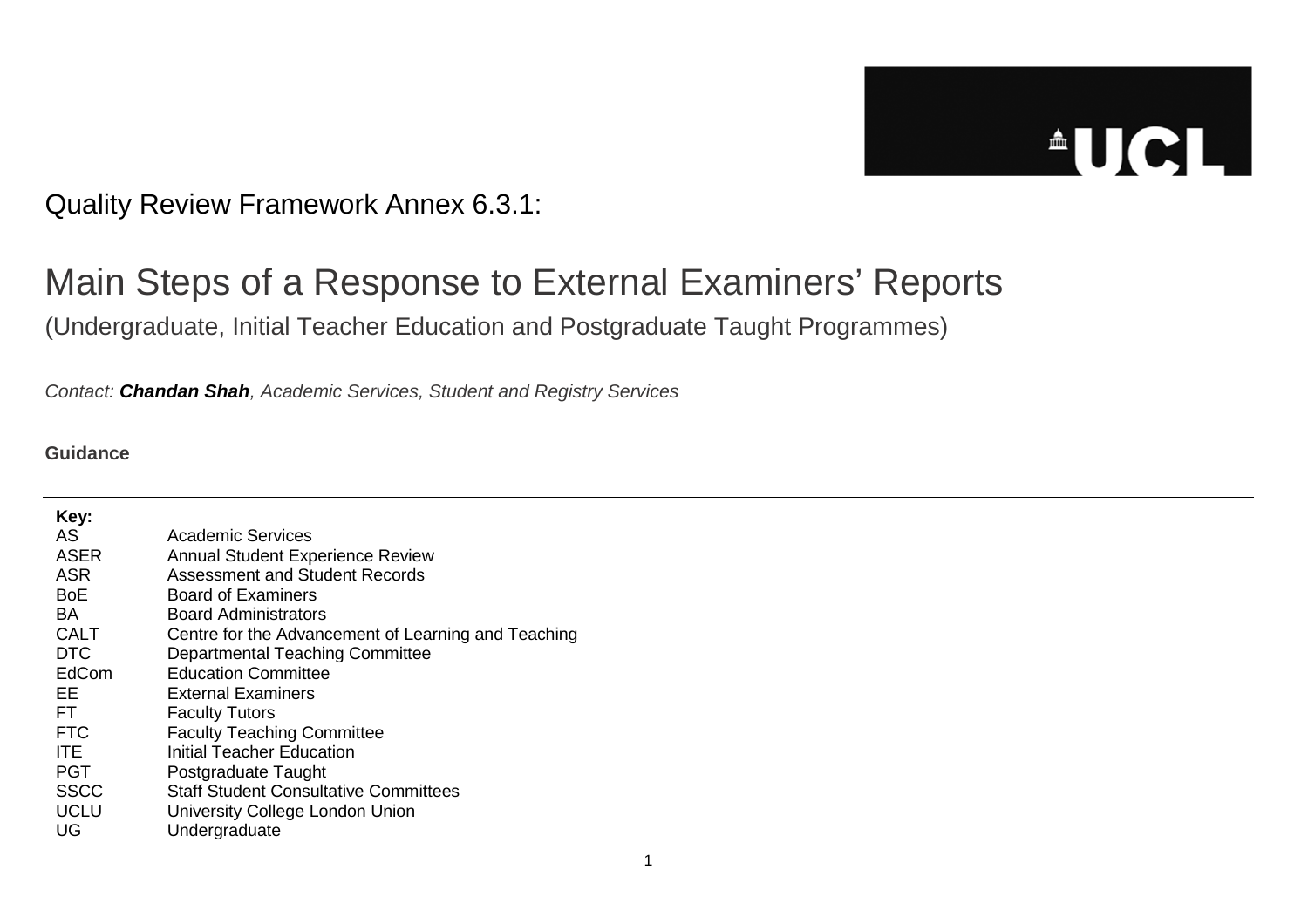| <b>Step</b> | <b>Action</b>                                                                                                                                                                                                                                       | <b>Date</b>                                                        | <b>People/Body</b>                                                               | Link                                                                                                                                                                    | <b>Notes</b>                                                                                                                                                                                                                                                                                                                                                                                                                                                                                                                                                                 |
|-------------|-----------------------------------------------------------------------------------------------------------------------------------------------------------------------------------------------------------------------------------------------------|--------------------------------------------------------------------|----------------------------------------------------------------------------------|-------------------------------------------------------------------------------------------------------------------------------------------------------------------------|------------------------------------------------------------------------------------------------------------------------------------------------------------------------------------------------------------------------------------------------------------------------------------------------------------------------------------------------------------------------------------------------------------------------------------------------------------------------------------------------------------------------------------------------------------------------------|
| Step 1      | • BoE take place.                                                                                                                                                                                                                                   | $\bullet$ UG / ITE: June -<br>July<br>• PGT: October /<br>November | • Chairs of BoE<br>and BA<br>$-$ ASR                                             | Academic Manual-<br>$\bullet$<br>see Chapters 4,<br>Assessment<br>Framework for<br><b>Taught Programmes</b><br>and 6, Quality<br><b>Review Framework</b><br><b>CALT</b> | • BA to direct colleagues to<br>guidance on BoE.<br>• Support is available by<br>CALT.                                                                                                                                                                                                                                                                                                                                                                                                                                                                                       |
| Step 2      | • Where practicable, an oral<br>report is provided by the EE<br>and an oral acknowledgement<br>is given to the EE at BoE<br>meeting.                                                                                                                | $\bullet$ UG / ITE: June -<br>July<br>• PGT: October /<br>November | $\bullet$ EE<br>• Chairs of BoE                                                  |                                                                                                                                                                         |                                                                                                                                                                                                                                                                                                                                                                                                                                                                                                                                                                              |
| Step 3      | • EE submits their reports from<br>the BoE through Portico.<br>• AS scrutinises these reports.<br>• The Faculty Lead, Chair and<br>BA, who will also receive the<br>report through Portico, should<br>start thinking of a response at<br>this time. | • UG / ITE: June -<br>August<br>• PGT: October -<br>December       | $\bullet$ EE<br>$\bullet$ AS<br>• Faculty Lead,<br>Chair and BA of<br><b>BoE</b> | • Academic Manual - see<br><b>External Examining</b><br>Section in Chapter 6<br>• Academic Manual - see<br><b>ASER Section in</b><br>Chapter 6                          | • EE should submit their<br>report within four weeks of<br>the BoE to assist the<br>Department in considering<br>comments in the ASER.<br>From Summer 2015 EE<br>$\bullet$<br>Reports will contain graded<br>recommendations as<br>follows:<br><b>Essential: Areas of concern</b><br>which, in your [EE] opinion,<br>place academic standards<br>and/or the student learning<br>experience at immediate<br>risk and requires action<br>before the start of the next<br>academic year.<br><b>Advisable:</b> Areas of<br>concern regarding threshold<br>standards which, while |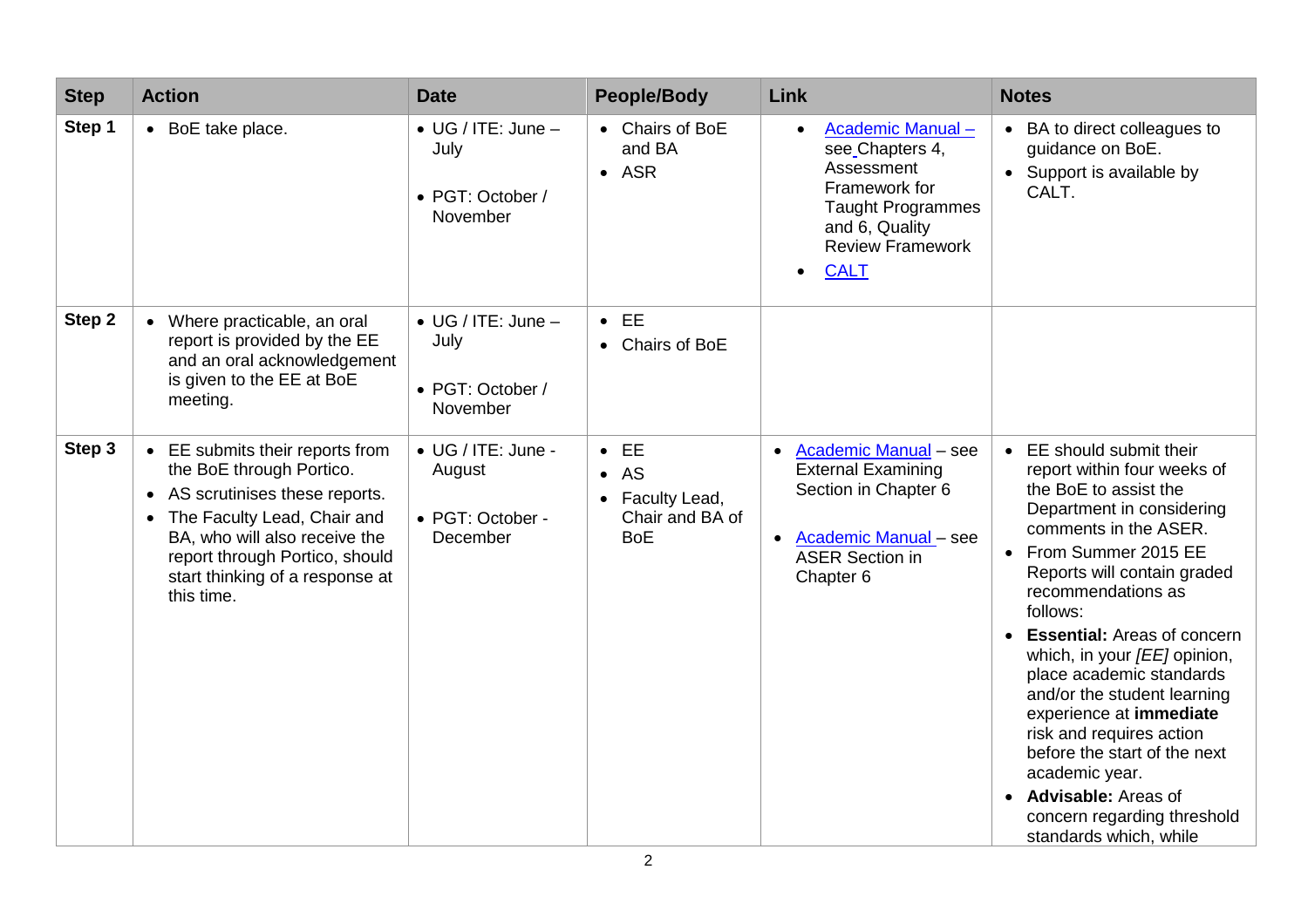| <b>Step</b> | <b>Action</b>                                                                                                                                                    | <b>Date</b>                                                             | <b>People/Body</b>                                        | Link                                                                                                                                                                                                                      | <b>Notes</b>                                                                                                                                                                                                                                                                                                                                                                                                                                                                                 |
|-------------|------------------------------------------------------------------------------------------------------------------------------------------------------------------|-------------------------------------------------------------------------|-----------------------------------------------------------|---------------------------------------------------------------------------------------------------------------------------------------------------------------------------------------------------------------------------|----------------------------------------------------------------------------------------------------------------------------------------------------------------------------------------------------------------------------------------------------------------------------------------------------------------------------------------------------------------------------------------------------------------------------------------------------------------------------------------------|
|             |                                                                                                                                                                  |                                                                         |                                                           |                                                                                                                                                                                                                           | currently being met, in your<br>[EE] opinion, could be<br>significantly improved.<br><b>Desirable:</b> Areas where, in<br>your [EE] opinion, there is<br>potential for enhancement.<br>Where the responses to<br>recommendations require<br>approval by the Chair of<br>EdCom (or nominee)<br>following scrutiny by AS and<br>agreed by the Chair of<br>EdCom (or nominee), this<br>will be confirmed to the<br>Department.                                                                  |
| Step 4      | • AS will request a response to<br>recommendations from the<br>Department if these<br>recommendations require<br>approval by the Chair of<br>EdCom (or nominee). | $\bullet$ UG / ITE: July $-$<br>August<br>• PGT: November -<br>December | • From AS to<br>Departments<br>(with a copy to<br>the FT) | • Academic Manual --<br>see External Examining<br>Section in Chapter 6.<br><b>Academic Manual</b><br>$\bullet$<br>Chapter 6 Annexes -<br>Template: Summary of<br><b>Department Responses</b><br>to EE<br>Recommendations. | A template for Departments<br>to initially record<br>recommendations and<br>responses can be found in<br>the Annexes area of<br>Chapter 6.<br>An academic responsible for<br>the BoE, i.e. the Chair or a<br>nominee, (academic<br>member), should be<br>accountable for drafting the<br>response.<br>If the Department disagrees<br>$\bullet$<br>with the EE's<br>recommendation, the<br>Department should make a<br>case for this to be<br>considered as part of their<br>formal response. |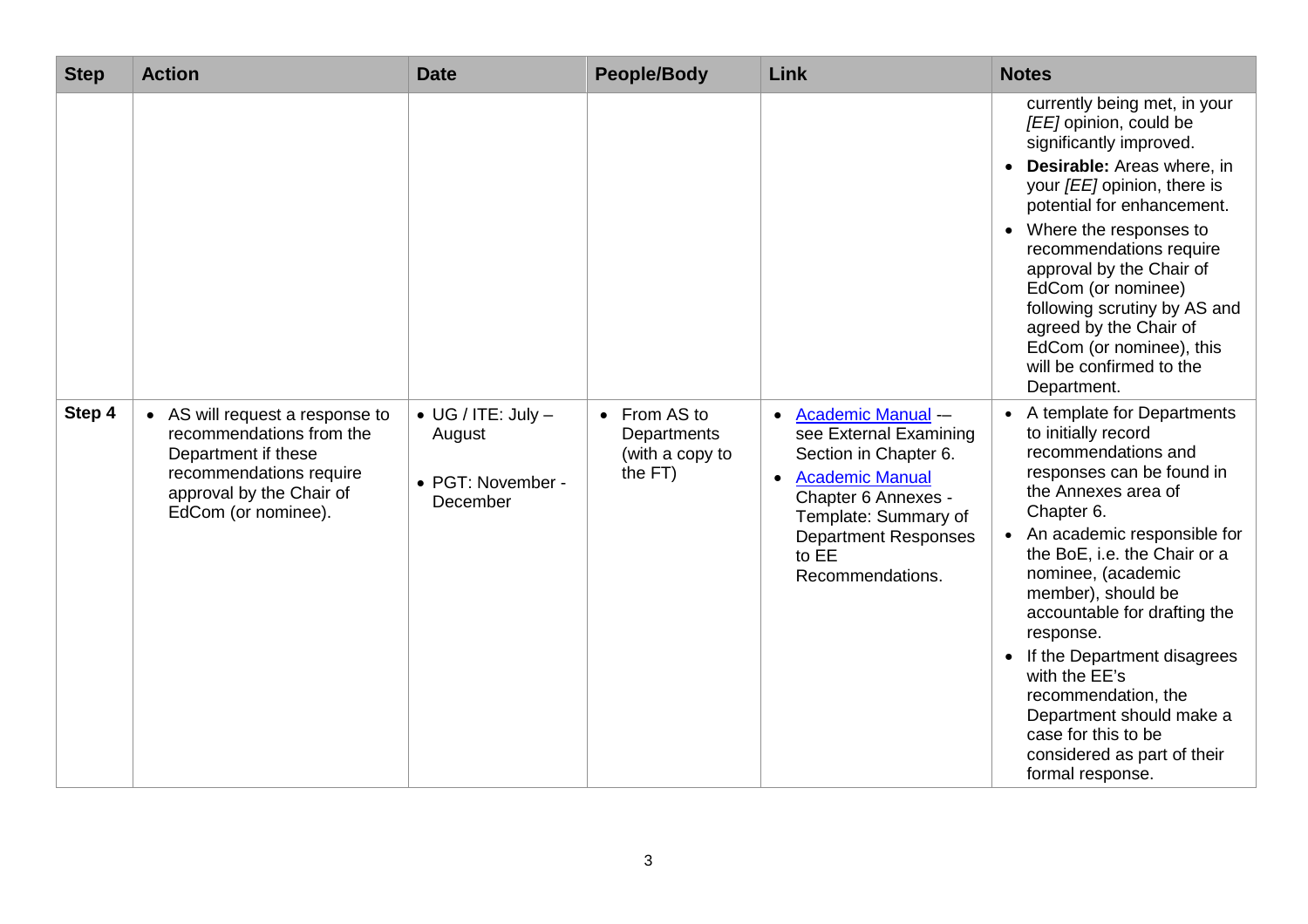| <b>Step</b> | <b>Action</b>                                                                                                                               | <b>Date</b>                                                       | <b>People/Body</b>                                                          | Link                                                                                                                                                                                | <b>Notes</b>                                                                                                                                                                                                    |
|-------------|---------------------------------------------------------------------------------------------------------------------------------------------|-------------------------------------------------------------------|-----------------------------------------------------------------------------|-------------------------------------------------------------------------------------------------------------------------------------------------------------------------------------|-----------------------------------------------------------------------------------------------------------------------------------------------------------------------------------------------------------------|
| Step 5      | • Departments should submit to<br>AS their response to identified<br>recommendations for<br>approval by the Chair of<br>EdCom (or nominee). | • UG / ITE: August<br>- September<br>• PGT: December -<br>January | $\bullet$ From<br>Departments to<br>AS (with a copy<br>to FT)               | • Academic Manual --<br>see External Examining<br>Section in Chapter 6<br>• Academic Manual<br>Chapter 6 Annexes -<br>Overview of External<br><b>Examining Reporting</b><br>Process | • The FT should be involved<br>and consulted when the<br>Department is drafting their<br>response.<br>• If time permits, the<br>Departments should involve<br>staff and students when<br>drafting the response. |
| Step 6      | • Departments should start to<br>address 'Advisable' and<br>'Desirable' recommendations<br>raised in the EE Reports from<br>the BoE.        | • UG / ITE: August -<br>September<br>• PGT: December -<br>January | Departments<br>$\bullet$<br><b>FT</b><br>Staff and<br>$\bullet$<br>students | • Academic Manual<br>Chapter 6 Annexes -<br>Overview of External<br><b>Examining Reporting</b><br>Process                                                                           | • FT should support<br>Departments when drafting<br>a response to 'Advisable'<br>and/or 'Desirable'<br>recommendations and if<br>time permits, the<br>Departments should involve<br>staff and students.         |
| Step 7      | • AS will approve and submit<br>responses to identified<br>recommendations to the Chair<br>of EdCom / nominee.                              | • UG / ITE: August -<br>September<br>• PGT: December -<br>January | • AS to Chair of<br>EdCom /<br>nominee                                      | • Academic Manual<br>Chapter 6 Annexes -<br>Overview of External<br><b>Examining Reporting</b><br>Process                                                                           | If the response provided<br>$\bullet$<br>requires enhancement, AS<br>will provide guidance to<br>Departments / Faculty<br>Tutors to amend before it is<br>submitted to the Chair of<br>EdCom / nominee.         |
| Step 8      | • The Chair of EdCom /<br>nominee will give final<br>approval of the responses to<br>identified recommendations<br>and will inform AS.      | • UG / ITE: August -<br>September<br>• PGT: December -<br>January | • Chair of EdCom<br>/ nominee to AS                                         | • Academic Manual<br>Chapter 6 Annexes -<br>Overview of External<br><b>Examining Reporting</b><br>Process                                                                           |                                                                                                                                                                                                                 |
| Step 9      | • AS will notify the Department<br>of approval of the responses<br>to identified<br>recommendations.                                        | • UG / ITE: August -<br>October<br>• PGT: December -<br>January   | • AS confirms with<br>the Department<br><b>FT</b><br>$\bullet$              | • Academic Manual<br>Chapter 6 Annexes -<br>Template: Summary of<br><b>Department Responses</b><br>to EE recommendations                                                            | • Departments can record the<br>approved response to<br>identified recommendations<br>on the template, Summary<br>of Department Responses to<br><b>EE Recommendations</b><br>located in the Annexes area        |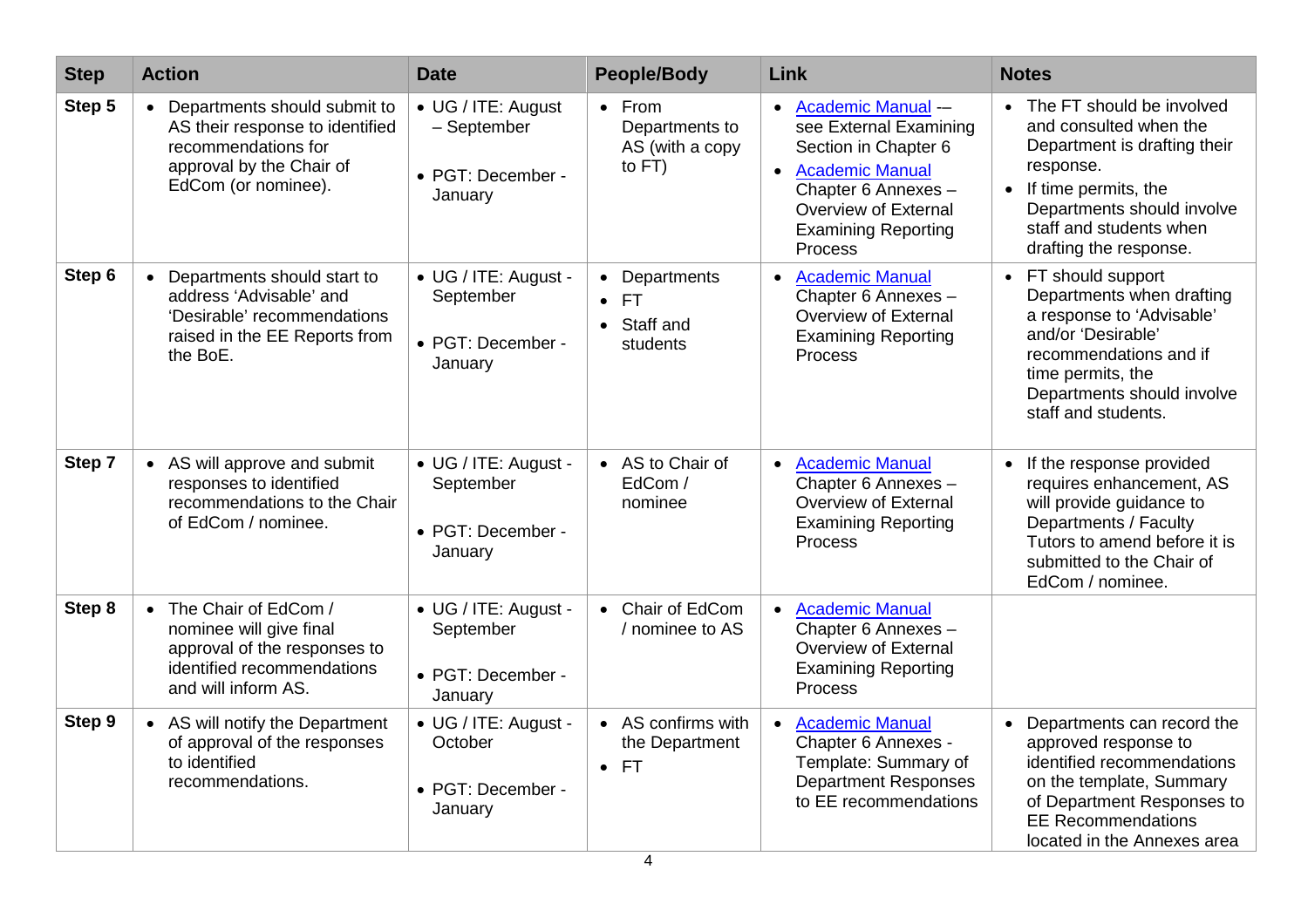| <b>Step</b>                    | <b>Action</b>                                                                                                                                                                                                         | <b>Date</b>                                                                         | <b>People/Body</b>                                                            | Link                                                                                                                                                                                                                         | <b>Notes</b>                                                                                                                                                                                                                                                                                                                                                               |
|--------------------------------|-----------------------------------------------------------------------------------------------------------------------------------------------------------------------------------------------------------------------|-------------------------------------------------------------------------------------|-------------------------------------------------------------------------------|------------------------------------------------------------------------------------------------------------------------------------------------------------------------------------------------------------------------------|----------------------------------------------------------------------------------------------------------------------------------------------------------------------------------------------------------------------------------------------------------------------------------------------------------------------------------------------------------------------------|
|                                |                                                                                                                                                                                                                       |                                                                                     |                                                                               |                                                                                                                                                                                                                              | in Chapter 6 of the<br>Academic Manual.                                                                                                                                                                                                                                                                                                                                    |
| <b>Step</b><br>10 <sup>°</sup> | • AS will notify the EE by<br>formally responding to the<br>identified recommendation on<br>behalf of the Chair of EdCom<br>/ nominee and record the<br>response on Portico.                                          | • UG /ITE: August -<br>October<br>• PGT: December -<br>February                     | • AS will notify the<br>EE                                                    |                                                                                                                                                                                                                              | • AS will make the response<br>available to the Chair,<br>Faculty Lead, BA and<br>Deputy via Portico and<br>eventually for Students to<br>access (via Portico and/or<br>alternative methods).<br>• If the EE has provided<br>'Advisable' and 'Desirable'<br>recommendations, a<br>combined response to the<br>EE will be required at a later<br>stage (see step 12 below). |
| <b>Step</b><br>11              | Departments should aim to<br>finalise responses to<br>'Advisable' and 'Desirable'<br>recommendations raised in<br>the EE Reports from the BoE.                                                                        | $\bullet$ UG /ITE:<br>September-<br>October<br>$\bullet$ PGT: January -<br>February | • Departments<br>$\bullet$ FT<br>• Staff and<br>students                      | • Academic Manual<br>Chapter 6 Annexes -<br>Overview of External<br><b>Examining Reporting</b><br>Process                                                                                                                    | • FT should support<br>Departments when drafting<br>a response to 'Advisable'<br>and/or 'Desirable'<br>recommendations.                                                                                                                                                                                                                                                    |
| <b>Step</b><br>12              | • The Department should<br>submit a full response on<br>Portico to EE following on<br>from Step 11 above.                                                                                                             | $\bullet$ UG /ITE:<br>September-<br>October<br>• PGT: January -<br>February         | $\bullet$ From<br>Departments to<br><b>EE</b><br>$\bullet$ FT<br>$\bullet$ AS | • Academic Manual<br>Chapter 6 Annexes -<br>Overview of External<br><b>Examining Reporting</b><br>Process                                                                                                                    | • At this stage all<br>recommendations should<br>have been responded to and<br>the full response provided<br>on Portico.                                                                                                                                                                                                                                                   |
| <b>Step</b><br>13              | • The themes and issues<br>arising from EE Reports from<br>the BoE should be discussed<br>at relevant Department and<br>Faculty meetings.<br>These should be shared and<br>$\bullet$<br>discussed with students also. | • UG / ITE: October<br>- December<br>• PGT: February -<br>April                     | $\bullet$ FT/<br>Departments to<br>FTC, DTC<br>including SSCC                 | <b>Academic Manual</b><br>$\bullet$<br>Chapter 6 Annexes -<br>Template: Summary of<br><b>Department Responses</b><br>to EE recommendations<br><b>Academic Manual see</b><br>$\bullet$<br><b>ASER Section in</b><br>Chapter 6 | • FT and Head of Department<br>/ Chair of DTC will record<br>themes, recommendations<br>and responses on the<br>template: Summary of<br>Department Responses to<br>EE recommendations and                                                                                                                                                                                  |